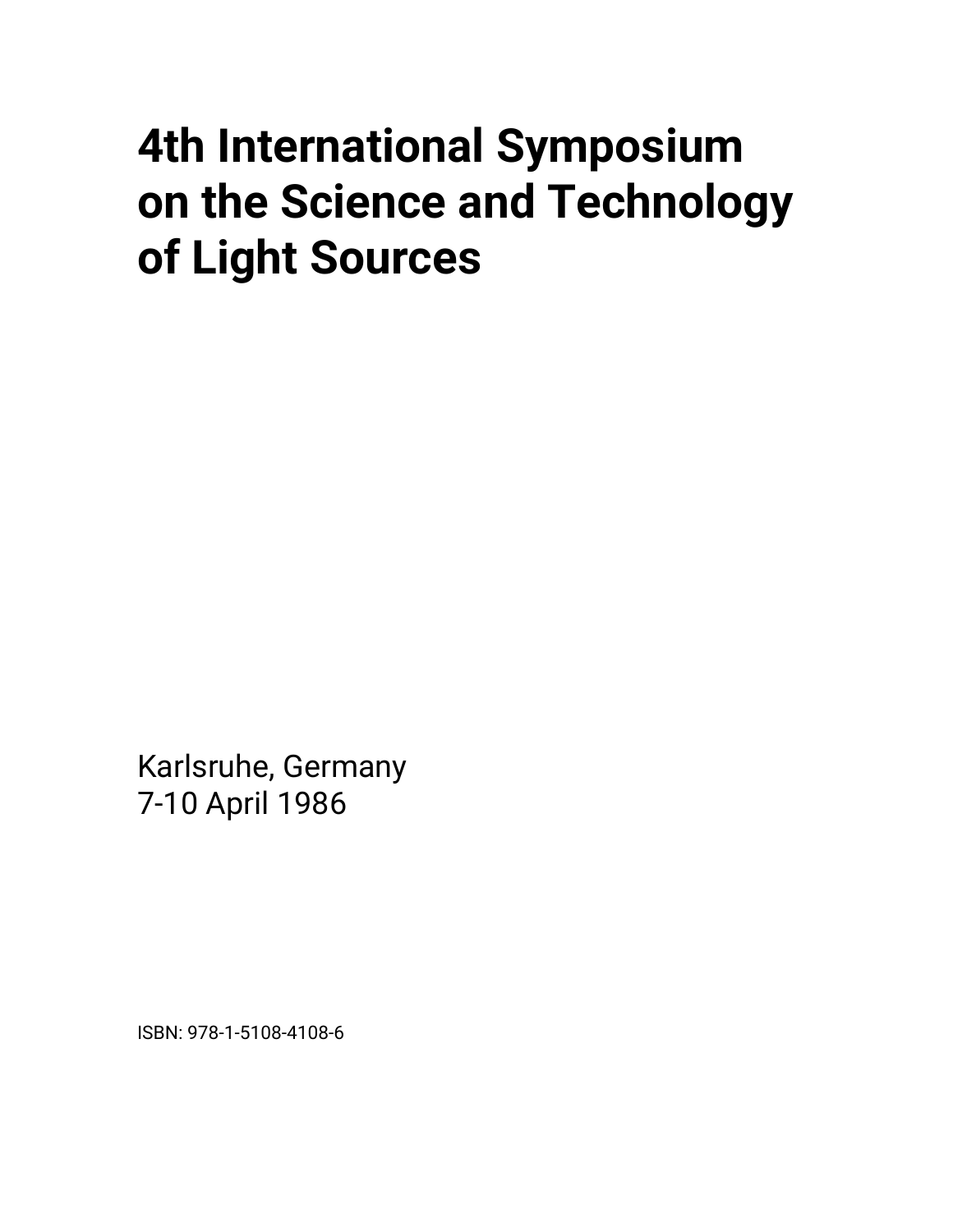**Printed from e-media with permission by:** 

Curran Associates, Inc. 57 Morehouse Lane Red Hook, NY 12571



**Some format issues inherent in the e-media version may also appear in this print version.** 

Copyright© (1986) by Foundation for the Advancement of the Science & Technology of Light Sources (FAST-LS) All rights reserved.

Printed by Curran Associates, Inc. (2017)

For permission requests, please contact Foundation for the Advancement of the Science & Technology of Light Sources (FAST-LS) at the address below.

Foundation for the Advancement of the Science & Technology of Light Sources FAST-LS Belmayne House 99 Clarkehouse Road Sheffield, United Kingdom S10 2LN

www.fast-ls.org

#### **Additional copies of this publication are available from:**

Curran Associates, Inc. 57 Morehouse Lane Red Hook, NY 12571 USA Phone: 845-758-0400 Fax: 845-758-2633 Email: curran@proceedings.com Web: www.proceedings.com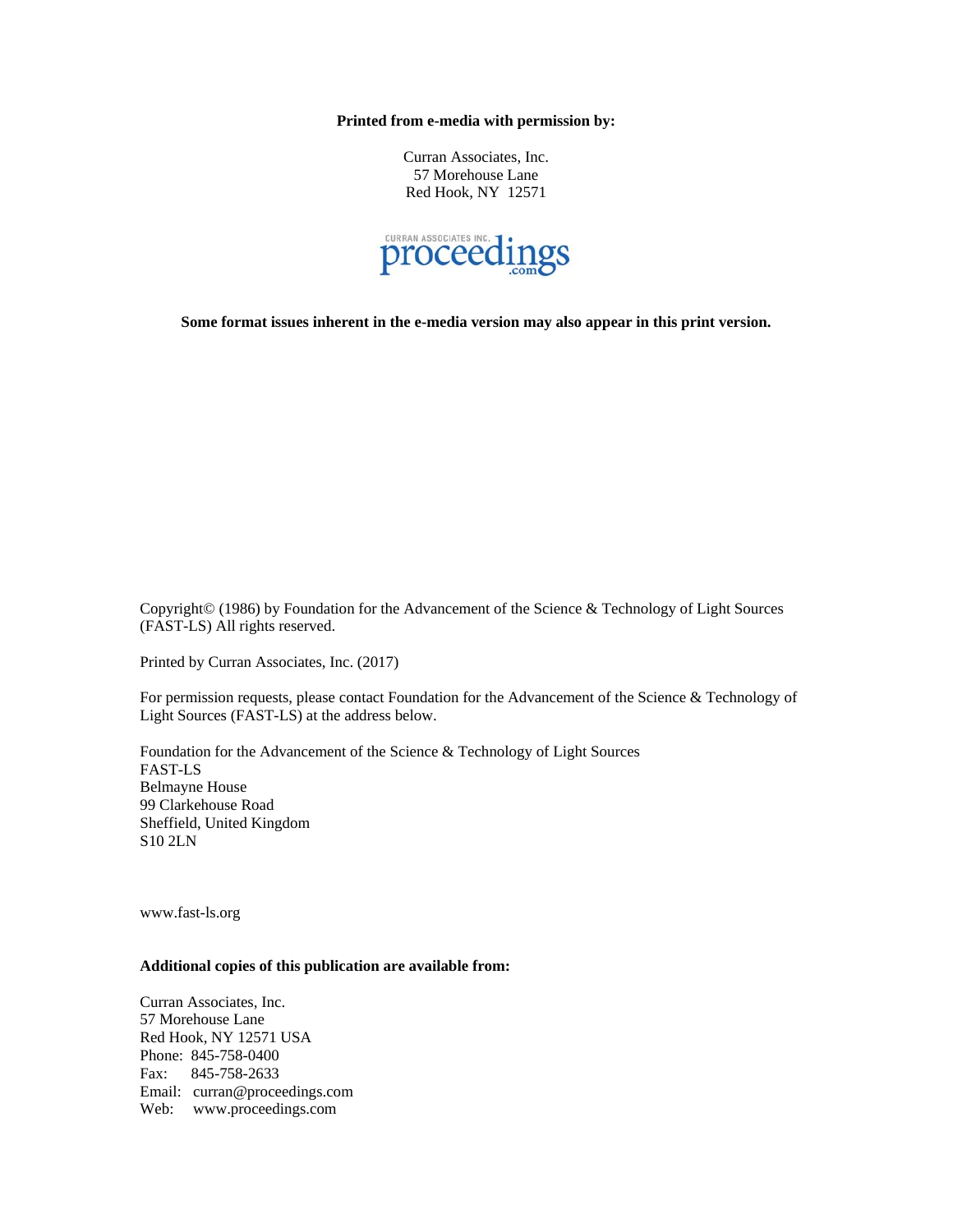# **TABLE OF CONTENTS**

#### **INVITED PAPERS**

| A. Dobrusskin                           |  |
|-----------------------------------------|--|
|                                         |  |
| T. Souldes, G. Weber                    |  |
|                                         |  |
| J. Maya                                 |  |
|                                         |  |
| T. Brumleve, J. Schoolenberg, R. Roller |  |
|                                         |  |
| H. Smulders                             |  |
|                                         |  |
| R. Schafer                              |  |
|                                         |  |
| E. Fischer                              |  |
|                                         |  |
| E. Schnedler                            |  |

#### **HIGH PRESSURE LAMPS WITH METAL HALIDES**

| POLYNOMIAL APPROXIMATION OF THE CONDUCTANCE OF A HIGH PRESSURE          |  |
|-------------------------------------------------------------------------|--|
| MERCURY DISCHARGE APPLICATION TO ELECTRICAL CIRCUITS FOR HP.HG LAMPS 87 |  |
| J. Damelincourt, M. Aubes, T. Abdennadher, M. Stambouli, M. Annabi      |  |
| <b>GEOMETRICAL PROPERTIES OF LUMINANCE DISTRIBUTION APPLICATION TO</b>  |  |
|                                                                         |  |
| J. Damalincourt, M. Aubes, B. Bellon, E. Roaux                          |  |
| ARC MODEL AND DIAGNOSTICS OF THE HIGH PRESSURE MERCURY ARC WITH         |  |
|                                                                         |  |
| J. Dakin, R. Gilliard                                                   |  |
|                                                                         |  |
| J. Waymouth                                                             |  |
|                                                                         |  |
| H. Rothwell                                                             |  |
|                                                                         |  |
| J. Anderson                                                             |  |
| EFFICACY MEASUREMENTS FOR UNCONVENTIONAL FILLS IN ELECTRODELESS HID     |  |
|                                                                         |  |
| J. Anderson, P. Johnson                                                 |  |
|                                                                         |  |
| E. Statnic                                                              |  |
|                                                                         |  |
| A. Inouye, K. Honda                                                     |  |
| NEW DEVELOPMENT OF METAL HALIDE LAMPS FOR PHOTOGRAPHIC PURPOSES  109    |  |
| <b>B.</b> Lewandowski                                                   |  |
|                                                                         |  |
| W. Keeffe, Z. Krasko                                                    |  |
|                                                                         |  |
| Z. Hua, W. Ruo, Y. Ci, W. Ou                                            |  |
|                                                                         |  |
| R. Page                                                                 |  |
|                                                                         |  |
| M. Neiger, C. Popp, H.-P. Popp                                          |  |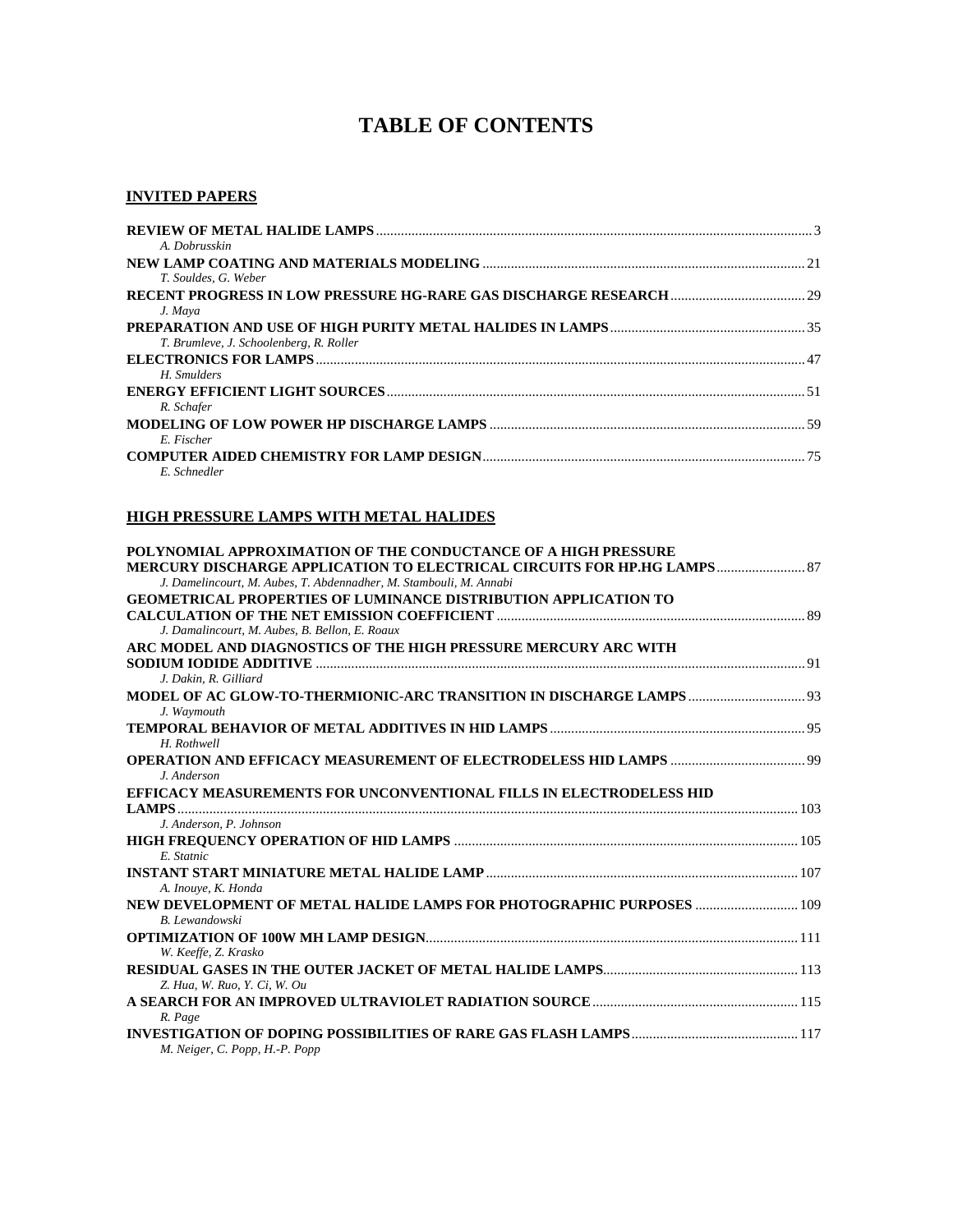#### **HIGH PRESSURE LAMPS WITH SODIUM AND XENON**

| THE INFLUENCE OF NANA, NAHG AND NAXE MOLECULES ON THE SPECTRUM OF THE                                                                                 |  |
|-------------------------------------------------------------------------------------------------------------------------------------------------------|--|
| J. De Groot, J. Woerdman, M. Kieviet                                                                                                                  |  |
|                                                                                                                                                       |  |
| G. Szekacs, D. Vida                                                                                                                                   |  |
| THE DISCUSSION OF THE CHARACTERISTICS IN SAPPHIRE HIGH PRESSURE SODIUM                                                                                |  |
| C. Zuguan, C. Dahua, Y. Heging                                                                                                                        |  |
| THE SAPPHIRE ARC TUBE AND TI'S APPLICATION IN THE HIGH PRESSURE SODIUM                                                                                |  |
|                                                                                                                                                       |  |
| Y. Haging, C. Dahua                                                                                                                                   |  |
| DESIGNING FILTERS TO IMPROVE THE COLOUR PROPERTIES OF HIGH-PRESSURE                                                                                   |  |
|                                                                                                                                                       |  |
| D. Mottram, A. Vos, D. Wharmby<br><b>EXPERIMENTAL INVESTIGATION OF HIGH PRESSURE XENON- AND</b>                                                       |  |
|                                                                                                                                                       |  |
| R. Hoppstock, M. Neiger, H.-P. Popp                                                                                                                   |  |
| SIMPLE MODEL OF THE CATHODE SPOT PLASMA OF HIGH-PRESSURE SHORT ARC                                                                                    |  |
|                                                                                                                                                       |  |
| A. Palacin, H. Muller, M. Neiger                                                                                                                      |  |
| USE OF A STATISTICAL MODEL TO EVALUATE THE TOTAL RADIATIVE SPECTRAL LINE<br>POWER FROM A THERMAL PLASMA: APPLICATION TO HIGH PRESSURE XENON LAMPS 139 |  |
| A. Palacin, M. Neiger                                                                                                                                 |  |
| <b>DESIGN AND TEST OF A 10KW XE-LAMP WITH CONSTANT INTENSITY PROFILE AT</b>                                                                           |  |
|                                                                                                                                                       |  |
| K.-J. Dietz. J. Witt                                                                                                                                  |  |

# **LOW PRESSURE LAMPS**

| A MODEL OF RADIAL VARIATIONS IN THE FLUORESCENT LAMP POSITIVE COLUMN  145<br>J. Dakin, R. Gilliard                                            |  |
|-----------------------------------------------------------------------------------------------------------------------------------------------|--|
| R. Sonnenburg, H. Gundel                                                                                                                      |  |
| THE ENERGY BALANCE OF THE 10NM DIAMETER LOW PRESSURE RARE GAS-                                                                                |  |
| S. Zhu, B. Zhu, Z. Cai<br>THE INFLUENCE OF INERT GAS MIXTURES ON THE PROPERTIES OF COMPACT                                                    |  |
| <b>EXPERIMENTAL STUDIES OF THE ENHANCEMENT OF THE UV EMITTANCE OF A LOW</b>                                                                   |  |
| <b>DENSITY MERCURY DISCHARGE BY A MAGNETIC FIELD AND ISOTOPE BLENDING  155</b><br>T.-M. Zhou, F.-Z. Li, D. Hollister, S. Berman               |  |
|                                                                                                                                               |  |
| D. Levy, S. Berman, D. Crawford<br>ON THE ELECTRIC CHARACTERISTICS OF AR + HG DISCHARGE LAMPS WITH SUPER-<br>Z. Mi, C. Huang, D. Fang, Z. Cai |  |
| ON THE OPTIMUM COLD SPOT TEMPERATURE OF THE FLUORESCENT DISCHARGE<br>D. Fang, C. Huang, Z. Cai                                                |  |
| THE RUN-UP CHARACTERISTICS OF VARIOUS COMPACT FLUORESCENT LAMPS 163                                                                           |  |
| W. Hellebrekers, J. Heuvelmans                                                                                                                |  |
| E. Covington<br>THE USE OF MULTIPLE ELECTRODES TO OFFSET THE GLOW TO ARC TRANSITION IN                                                        |  |
| J. Harry                                                                                                                                      |  |
| B. de Maagt, J. Willems                                                                                                                       |  |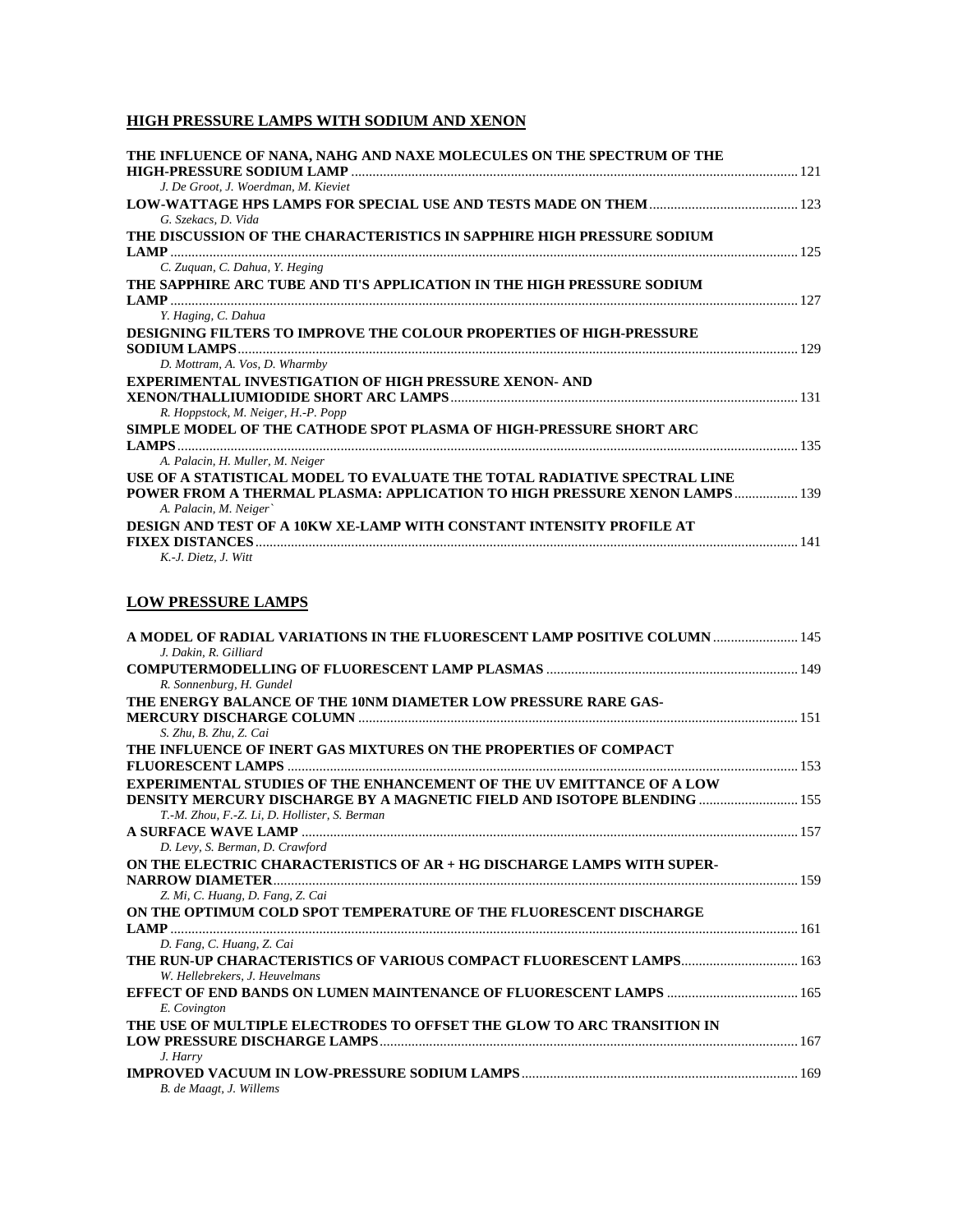#### **INCANDESCENT LAMPS**

| R. Bergman                                                            |  |
|-----------------------------------------------------------------------|--|
| AGING STUDIES OF LOW VOLTAGE INCANDESCENT LAMPS FOR LONG DURATION     |  |
|                                                                       |  |
| H. Leidecker, C. Powers, M. Viehmann                                  |  |
| THE DESIGN, CONSTRUCTION AND PERFORMANCE OF AN INCANDESCENT LIGHT     |  |
|                                                                       |  |
| R. Howson, R. Fontant, I. Goldstein, L. Thorington                    |  |
| <b>BOUNDARY CONDITIONS FOR REGENERATIVE CYCLES IN HALOGEN-FILLED</b>  |  |
|                                                                       |  |
| G. Dittmer                                                            |  |
|                                                                       |  |
| U. Niemann                                                            |  |
| EFFECTIVE MIXED HALOGEN DOSING OF LONG LIFE LINEAR TUNGSTEN HALOGEN   |  |
|                                                                       |  |
| I. Connor, V. Goddard                                                 |  |
| THE USE OF PHOSPHOROUS AS AN OXYGEN GETTER AND HALOGEN CYCLE MODIFIER |  |
|                                                                       |  |
| M. Beschle                                                            |  |
|                                                                       |  |
| A. Bodmer, R. Kiesel, G. Maier                                        |  |
| HALOGEN INCANDESCENT LAMPS WITH ELLIPSOIDAL REFLECTORS FOR THE        |  |
|                                                                       |  |
| K. Pescht                                                             |  |

## **DIAGNOSTICS**

| DETERMINATION OF TWO-DIMENSIONAL TEMPERATURE AND ADDITIVE DENSITY             |     |
|-------------------------------------------------------------------------------|-----|
|                                                                               |     |
| G. Rogoff, A. Feuersanger, J. Drummey                                         |     |
| SPECTRAL LINE BROADENING OF THE MERCURY 365 NM AND 405 NM LINES IN PULSED     |     |
|                                                                               |     |
| G. Luthen, W. Steudtner                                                       |     |
| <b>TRANSIENT BEHAVIOUR OF THE PLASMA IN THE ELECTRODE REGION IN HPS-LAMPS</b> |     |
|                                                                               |     |
| J. Szanto, S. Hollo, I. Uji                                                   |     |
| REAL-TIME SPECTROSCOPIC MEASUREMENT OF TEMPERATURE PROFILES IN LTE-           |     |
|                                                                               | 201 |
| M. brandenbusch, W. Heering                                                   |     |
|                                                                               |     |
|                                                                               |     |
| D. Wharmby, N. ede, J. meads                                                  |     |
| APPLICATION OF DIFFERENTIAL QUADRATURE TO THE SOLUTION OF THE ENERGY          |     |
|                                                                               |     |
| P. Vicharelli, L. Pitchford                                                   |     |
|                                                                               |     |
| P. Vicharelli, L. Pitchford                                                   |     |
|                                                                               |     |
| L. cifuentes                                                                  |     |
| AN ELEMENTARY MODELLING OF THE RADIATIVE FLUX EMITTED FROM A SELF-            |     |
|                                                                               |     |
| J. damelincourt, M. Aubes, T. Abdennadher, N. Salerno, E. Roaux               |     |
| <b>BROADENING AND SHIFT OF THE 655 NM THALLIUM LINE EMITTED BY A HIGH</b>     |     |
|                                                                               |     |
| J. Damelincourt, M. Aubes, T. Abdennadher, D. Karabourniotis, S. Couris       |     |
|                                                                               |     |
| D. Karabourniotis, S. Couris, G. Zissis, J. Damenlicourt                      |     |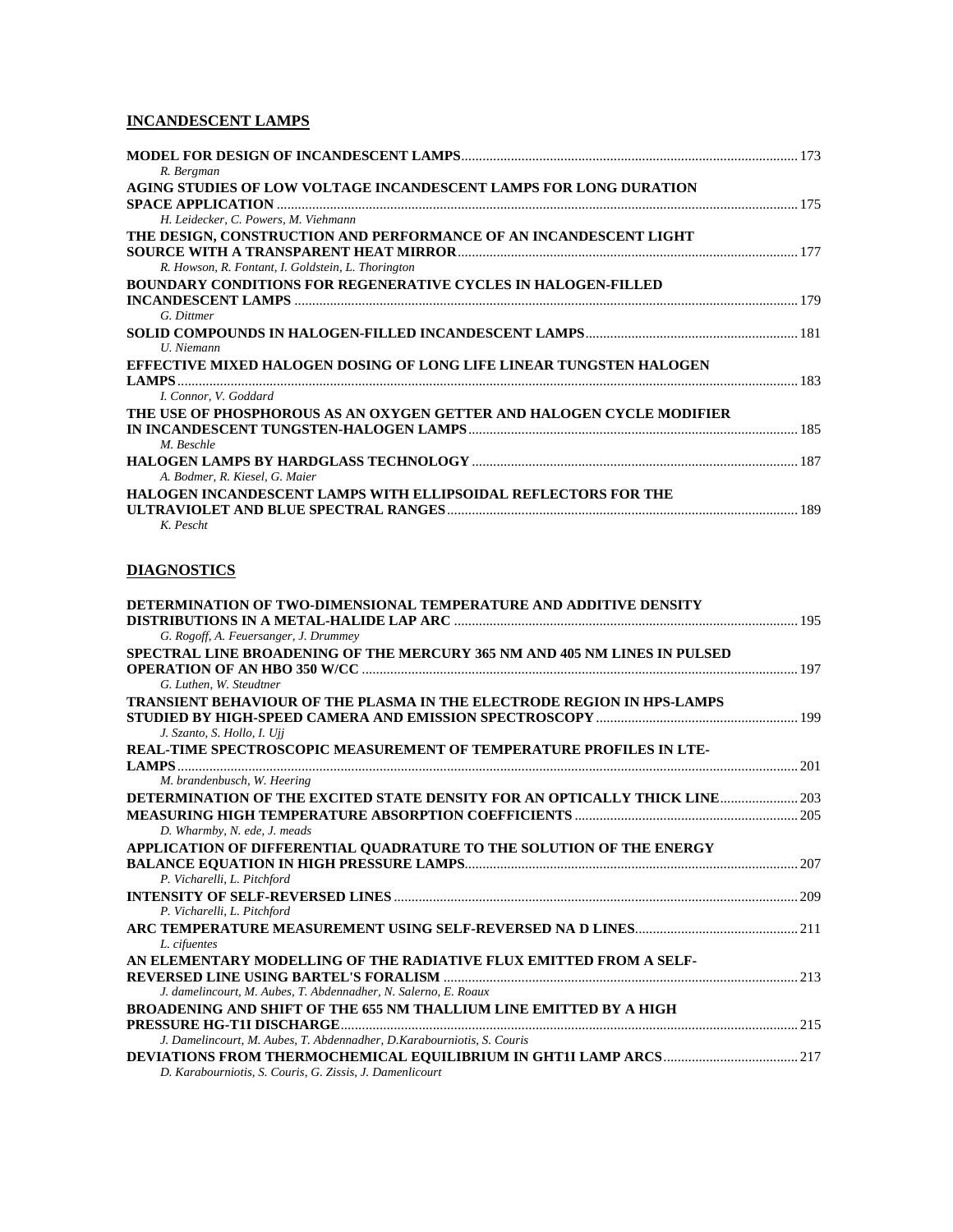| MEASUREMENTS OF THE PHYSICOCHEMICAL PROPERTIES OF LIGHT SOURCES USING       |     |
|-----------------------------------------------------------------------------|-----|
|                                                                             | 219 |
| R. Devonshire, I. Dring, J. Meads, H. Boysan, J. Swithenbank, D. Greenhalgh |     |
| A NOVEL INTERSECTING LASER BEAM TECHNIQUE FOR FLUORESCENT LAMP              |     |
| <b>DIAGNOSTICS</b>                                                          | 221 |
| P. Moskowitz                                                                |     |
| <b>LASER INDUCED FLUORESCENCE STUDIES OF BA LOSS FROM FLUORESCENT LAMP</b>  |     |
|                                                                             |     |
| A. Bhattacharya, P. Hlahol                                                  |     |
|                                                                             |     |
| R Weber                                                                     |     |

#### **LAMP CHEMISTRY**

| THE DERIVATION OF THERMOCHEMICAL PARAMETERS FOR USE IN MODELLING             |     |
|------------------------------------------------------------------------------|-----|
| <b>METAL HALIDE LAMPS.</b>                                                   | 231 |
| S. Mucklejohn, N. O'Brien                                                    |     |
| PRELIMINARY REPORT ON THE EXAMINATION OF ELECTRODE EROSION BY THE            |     |
|                                                                              |     |
| N. O'Brien, S. Mucklejohn                                                    |     |
| THE REACTION OF RARE-EARTH METAL IODIDES WITH THE SILICA WALL IN METAL       |     |
|                                                                              | 235 |
| W. van Erk, T. Rietveld                                                      |     |
| <b>COMPLEX FORMATION IN METAL HALIDE LAMPS. SODIUM ENHANCEMENT FOR THE</b>   |     |
|                                                                              | 237 |
| J. Seehawer, K. Hilpert                                                      |     |
|                                                                              |     |
| K. Hilpert, J. Seehawer, B. Saha                                             |     |
| MASS SPECTROMETRIC STUDIES OF THE ATTACK OF TUNGSTEN BY BROMINE,             |     |
| <b>CHLORINE AND OXYGEN</b>                                                   | 241 |
| A. Popovic, J. marsel, O. Kaposi                                             |     |
| SODIUM LOSS IN HPS-LAMPS AND ITS INVESTIGATION BY RADIOCHEMICAL METHODS  243 |     |
| K. Weinmuller                                                                |     |

### **ELECTRONIC BALLAST**

| INVESTIGATION INTO THE EFFECT OF THE CURRENT WAVEFORM MODULATION ON       |     |
|---------------------------------------------------------------------------|-----|
|                                                                           |     |
| R. Citino                                                                 |     |
|                                                                           |     |
| F. Bernitz                                                                |     |
|                                                                           |     |
| H.-J. Fahnrich                                                            |     |
| SOME ELECTRICAL PROPERTIES OF COMPACT FLUORESCENT LAMPS AND THEIR         |     |
| <b>INDUCTIVE BALLASTS</b>                                                 | 257 |
| W. Veenstra                                                               |     |
| START AND OPERATION OF COMPACT FLUORESCENT LAMPS AT HIGH FREQUENCIES  259 |     |
| E. Rasch                                                                  |     |

#### **MATERIALS AND MISCELLANEOUS**

| W. Schuster               |  |
|---------------------------|--|
|                           |  |
| B. Mulder, S. Van Heusden |  |
|                           |  |
| C. McVey                  |  |